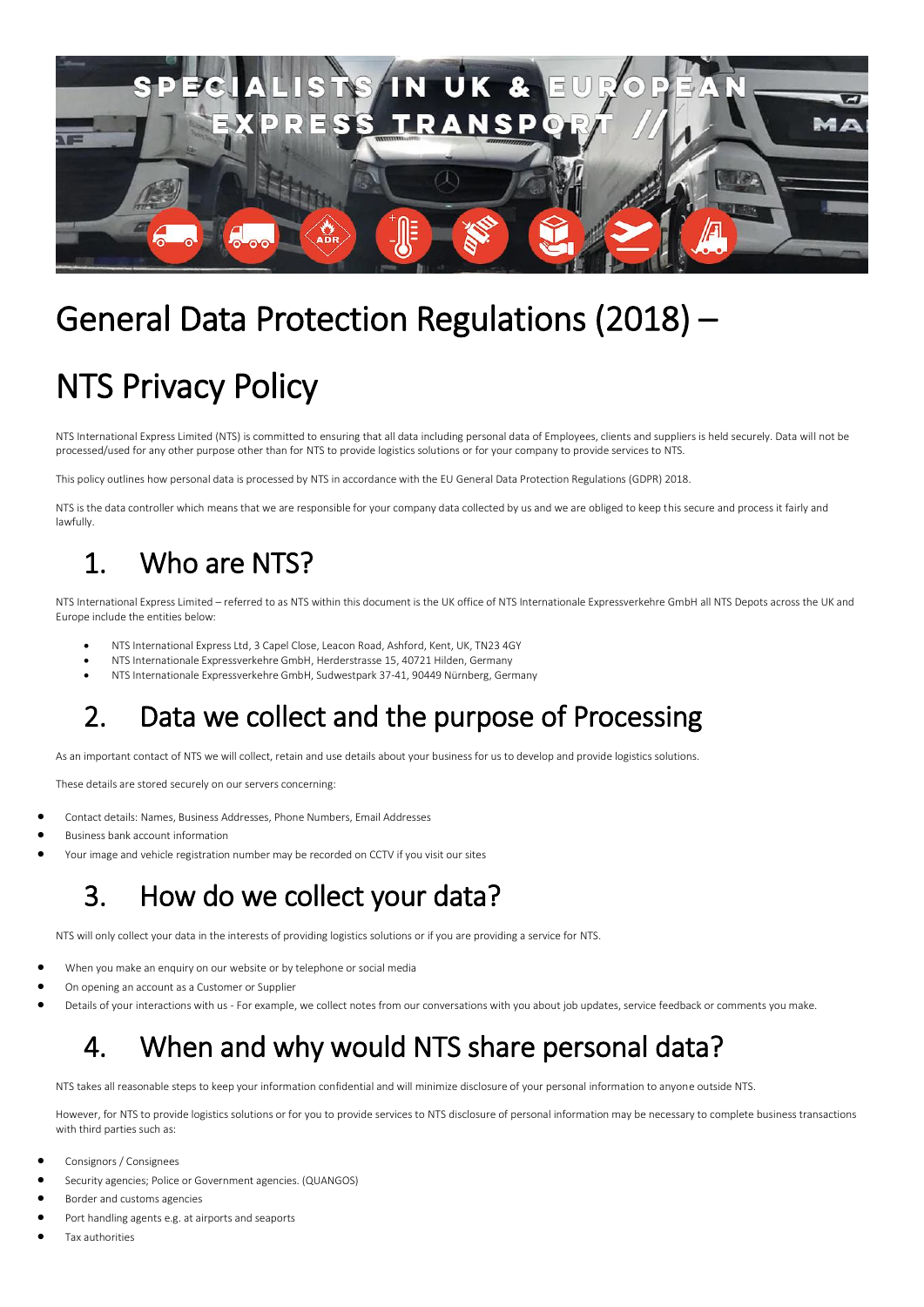We may also require personal information including name, contact number of customer or supplier employees so they are able to access 3rd party sites for delivery, collection or maintenance purposes.

## 5. Security of personal data

We know how much data security matters to all our associates. We will treat your data with the greatest care and take all appropriate steps to protect it.

Personal data is held on NTS's secure servers. This data can only be accessed by authorised personnel via secure personal passwords.

We regularly monitor our system for possible vulnerabilities and attacks, and we carry out penetration testing to identify ways to further strengthen security.

In the very unlikely event that this data is breached there is a data breach process which is designed to ascertain how information was obtained, what information was revealed, to whom and when.

Depending on the nature of the breach and the likelihood of your personal data being shared you will be informed.

### 6. Your rights

### Understanding or amending your data

You have many rights regarding your personal data, including seeing what data NTS hold about you personally, and updating your information.

If you wish to know, click this link my data. Or you could make a written request to our Data Protection Officer (DPO) in one of the following ways:

Email for the attention of the Data Protection Officer: accounts@nts-express.co.uk

#### *By post:*

Data Protection Officer, NTS International Express Ltd, 3 Capel Close, Leacon Road, Ashford, Kent, UK, TN23 4GY

NTS will not charge a fee for processing these requests and will aim to provide you with the information within 1 month of the request. NTS cannot release information to you where it contains the personal data about a third party.

### Right to erasure ('right to be forgotten')

NTS will only collect personal data from their associates that is necessary for the purposes of their approved services. However, there may be some circumstances where details may need to be deleted if requested:

- Upon termination of contracted services, where data is no longer necessary in relation to the purpose for which they were collected.
- Contacts withdraws consent or objects to validity of the information held.
- data is processed unlawfully, e.g. shared without consent to a third party for marketing purposes.

#### Processing erasure requests

In the event of an erasure request NTS will investigate to ensure that the request is:

- Genuine is not malicious or fraudulent
- Requested by an authorised source i.e. the person that initially provided the information, e.g. a manager of a person responsible for an operative whose job role includes fulfilling logistics services on behalf of NTS.

NTS will also investigate to identify other sources where the data has been shared and to inform you. This is subject to cost and available technology.

#### NTS's right to object to erasure

Where it is necessary to retain data for legitimate reasons, such as legal requirements the company has a right to object to erasure as some of your information may be necessary for tax, legal reporting and auditing obligations and customer product recall procedures. Requests for erasure should be requested by clicking unsubscribe at the bottom of our marketing emails or contacting NTS in the following ways: Email for the attention of the Data Protection Officer: accounts@nts-express.co.uk *By post:* Data Protection Officer, NTS International Express Ltd, 3 Capel Close, Leacon Road, Ashford, Kent, UK, TN23 4GY

#### Data Retention

Whenever we collect or process personal data, we'll only keep it for as long as is necessary for the purpose for which it was collected – for NTS to provide logistics solutions or for your company to provided services to NTS.

At the end of that retention period, your data will either be deleted, encrypted or anonymized (so that it can be used in a non-identifiable way) if used for statistical analysis and business planning.